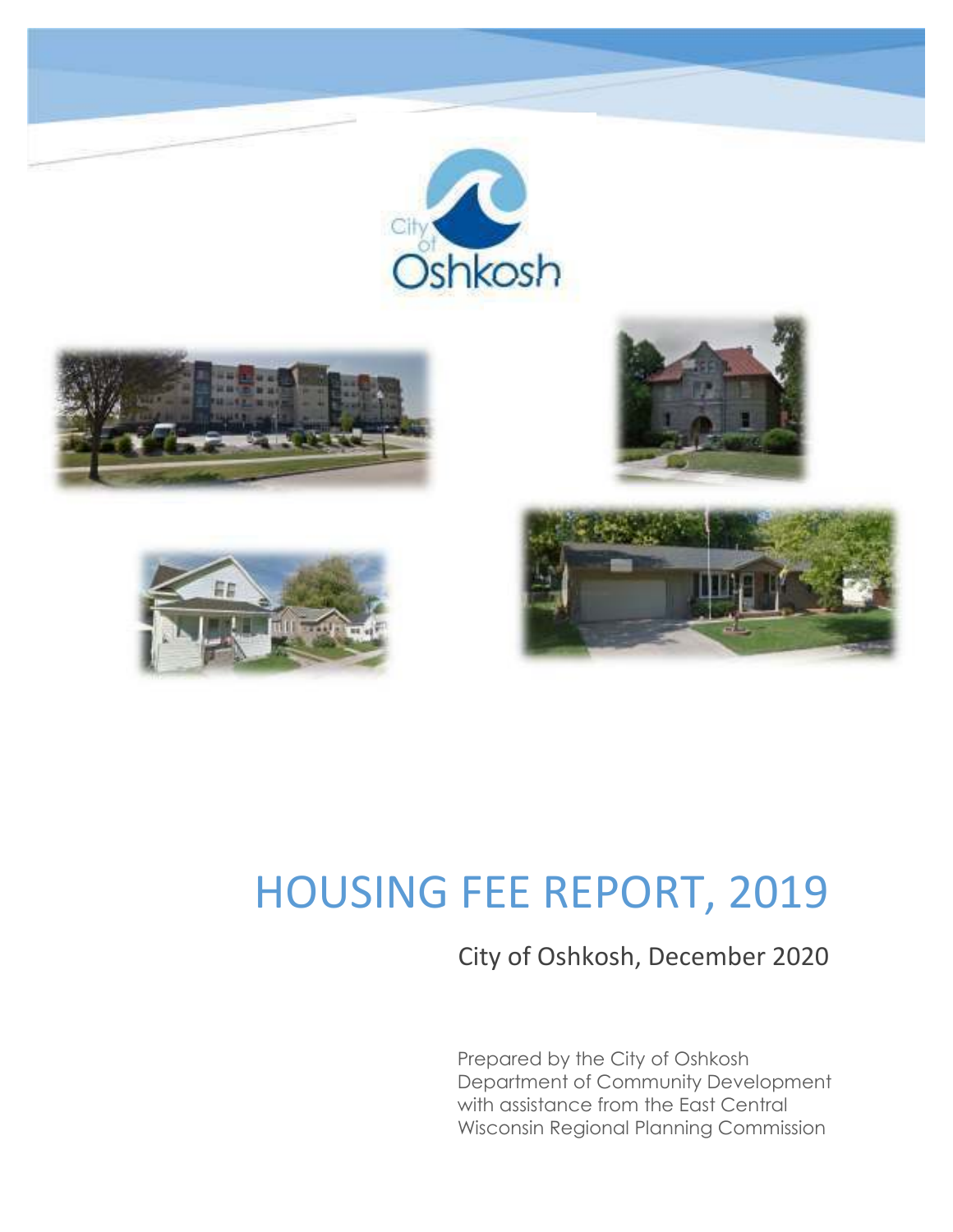# **Table of Contents**

| <b>APPENDICES</b> |  |
|-------------------|--|
|                   |  |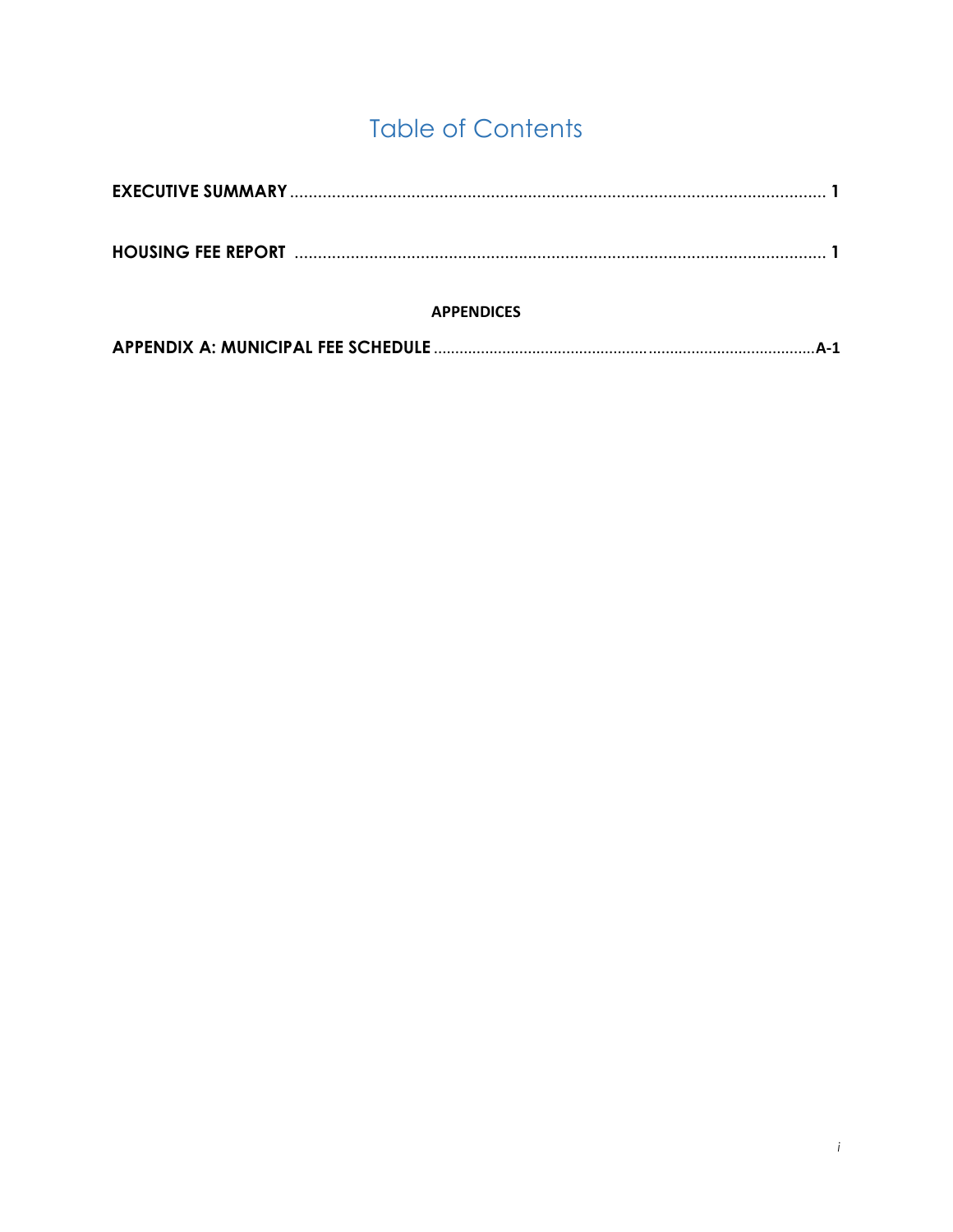#### **HOUSING FEE REPORT**

#### **EXECUTIVE SUMMARY**

In 2018, the Wisconsin State Legislature approved new legislation which requires villages and cities of 10,000 population or more to provide two separate annual reports related to housing affordability and housing fees in an effort to shed light and foster change on affordable housing issues across the state. The City of Oshkosh, along with 11 other communities in the region, elected to contract with the East Central Wisconsin Regional Planning Commission to prepare these reports. As such, a Housing Report Advisory Team was created so that input and feedback from all communities could be considered as the reports were prepared. Specifically, this document meets the requirements for Wis. Stats. 66. 10014 (Housing fee report).

#### **HOUSING FEE REPORT**

Requirements of this report include the following elements:

- 1. In this section, "municipality" means a city or village with a population of 10,000 or more.
- 2. Not later than January 1, 2020, a municipality shall prepare a report of the municipality's residential development fees. The report shall contain all of the following:
	- a. Whether the municipality imposes any of the following fees or other requirements for purposes related to residential construction, remodeling, or development and, if so, the amount of each fee:
		- i. Building permit fee
		- ii. Impact fee
		- iii. Park fee
		- iv. Land dedication or fee in lieu of land dedication requirement
		- v. Plat approval fee
		- vi. Storm water management fee
		- vii. Water or sewer hook-up fee
	- b. The total amount of fees under par. (a) that the municipality imposed for purposes related to residential construction, remodeling, or development in the prior year and an amount calculated by dividing the total amount of fees under this paragraph by the number of new residential dwelling units approved in the municipality in the prior year.
- 3. A municipality shall post the report under sub. (2) on the municipality's Internet site on a web page dedicated solely to the report and titled "New Housing Fee Report." If a municipality does not have an Internet site, the county in which the municipality is located shall post the information under this paragraph on its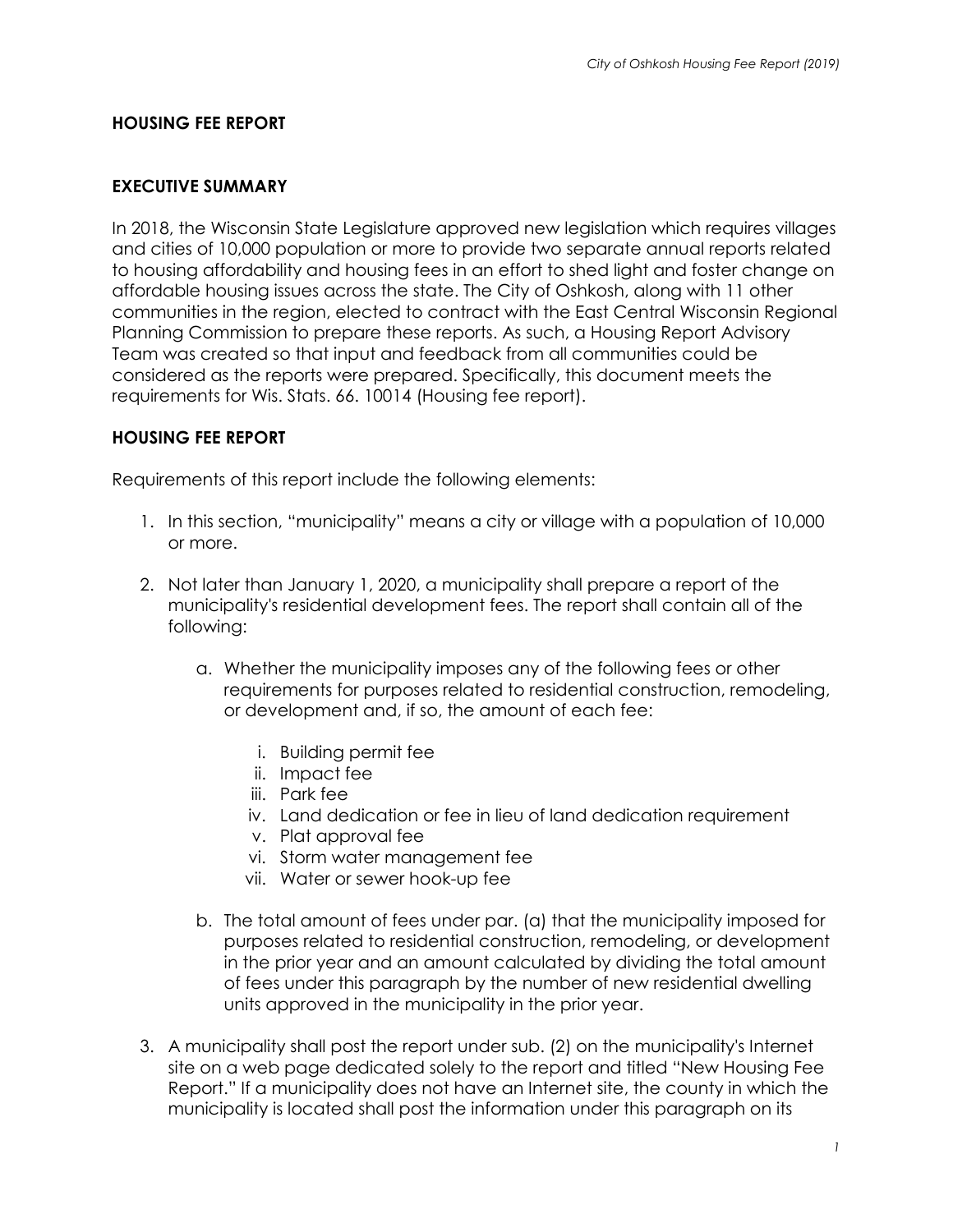Internet site on a web page dedicated solely to development fee information for the municipality.

- 4. A municipality shall provide a copy of the report under sub. (2) to each member of the governing body of the municipality.
- 5. If a fee or the amount of a fee under sub. (2) (a) is not properly posted as required under sub. (3) (a), the municipality may not charge the fee.

**Part 2A:** The City of Oshkosh imposes the following fees or other requirements for purposes related to residential construction, remodeling, or development. Only fees the City sets/collects are included in this report. Fees set by others, such as sanitary and utility districts, county and etc., are not included in this report. A complete copy of the fee schedule is included in Appendix A. Table 1 lists the types and amounts of these fees.

| <b>Building</b><br>permit fee                                                                                                                                               | Impact<br>fee | <b>Park</b><br>fee | <b>Land dedication</b><br>or fee in lieu of<br>land dedication<br>requirement                                                                                                                                        | Prelimina<br>ry Plat<br>approval<br>fee                                         | <b>Final plat</b><br>approval fee                                                                                                                       | <b>Storm water</b><br>management<br>fee | <b>Water or</b><br>sewer<br>hook-up<br>fee |
|-----------------------------------------------------------------------------------------------------------------------------------------------------------------------------|---------------|--------------------|----------------------------------------------------------------------------------------------------------------------------------------------------------------------------------------------------------------------|---------------------------------------------------------------------------------|---------------------------------------------------------------------------------------------------------------------------------------------------------|-----------------------------------------|--------------------------------------------|
| $$0.18$ per<br>square<br>foot<br>(minimum<br>of \$37);<br>\$160 for<br>the first<br>$$20k +$<br>\$3.50 for<br>each<br>thousand<br>dollar<br>valuation<br>or part<br>thereof | N/A           | N/A                | 1,100 sq. ft./SF Unit<br>or 900 sq. ft./MF<br>Unit OR \$200/SF<br>Unit at Plat,<br>Condo, CSM<br>Acceptance and<br>\$200/SF Unit at<br><b>Building Permit</b><br><b>Issuance (Use</b><br>\$165 fees for MF<br>Units) | \$1 per lot<br>$+$ \$50 +/-<br>\$50<br>notificati<br>on/<br>publicati<br>on fee | $$25$ per lot +<br>$$100 + (-\$50)$<br>notification/<br>publication<br>fee $+/-$ %25<br>per lot $+$ \$50<br>(Property)<br>Record<br>Maintenance<br>fee) | paid by<br>developer                    | paid by<br>developer                       |

### **Table 1: City of Oshkosh Schedule of Fees (2019)**

**Part 2B:** The total amount of fees under Part A that the City of Oshkosh imposed for purposes related to residential construction, remodeling, or development in the prior year is listed in Table 2. This table only includes building and remodeling 2018 permit fees. It does not include fees collected for electrical, plumbing, HVAC, and other permits.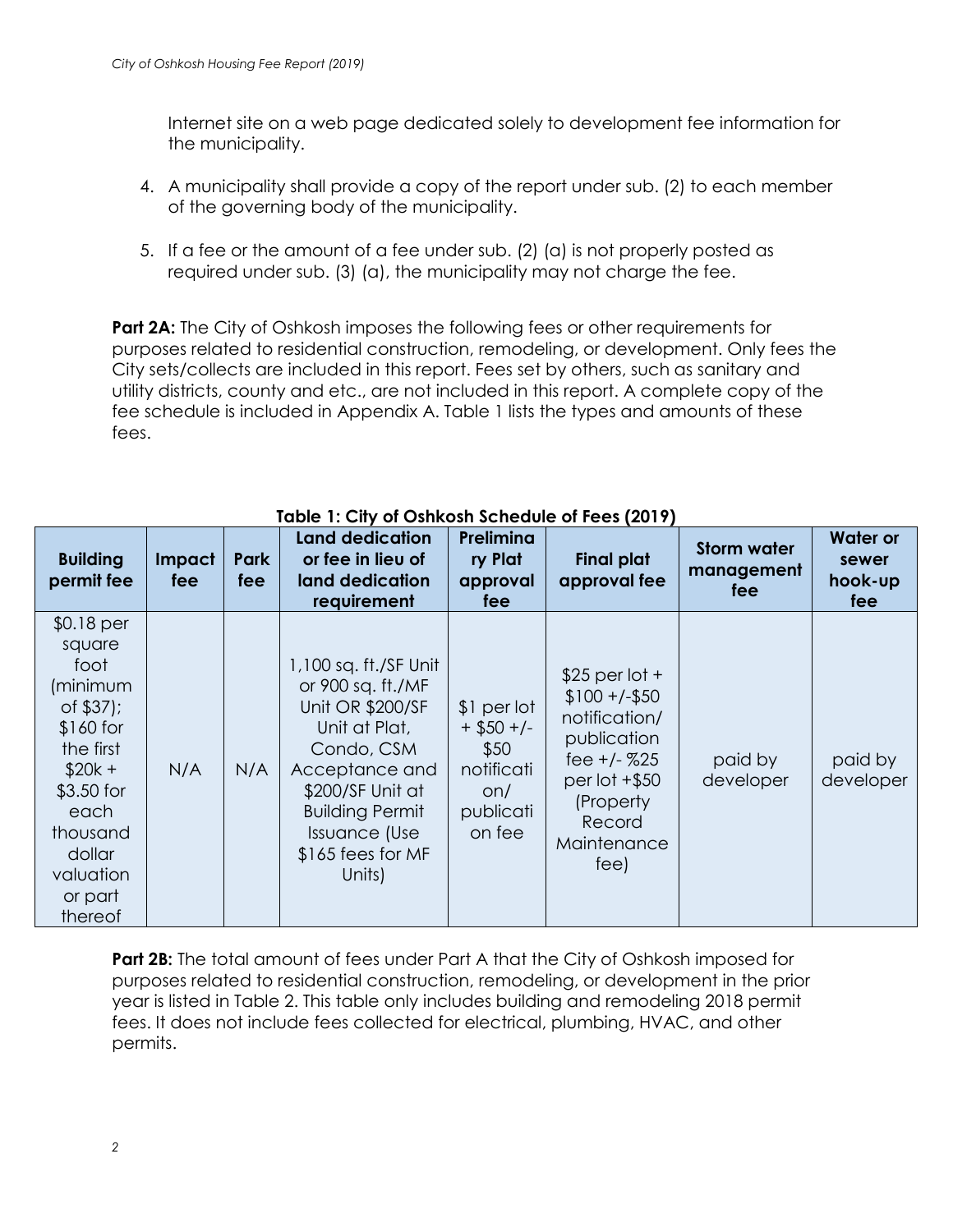| <b>Building</b><br>permit<br>fee (new<br>const. +<br>remodel<br>permits) | Impact<br>fee | <b>Park</b><br>fee | Land<br>dedication<br>or fee in lieu<br>of land<br>dedication<br>requirement | <b>Preliminary</b><br>Plat<br>approval<br>fee | <b>Final plat</b><br>approval<br>fee | <b>Storm water</b><br>mgmt. fee | Water<br>or<br>sewer<br>hook-<br>up fee | <b>Total fees</b><br>collected |
|--------------------------------------------------------------------------|---------------|--------------------|------------------------------------------------------------------------------|-----------------------------------------------|--------------------------------------|---------------------------------|-----------------------------------------|--------------------------------|
| \$140,271                                                                | \$0           | \$14,400           | No land<br>dedication<br>in 2019, \$0<br>fees<br>collected                   | \$0                                           | \$1,100                              | \$0                             | \$2,824                                 | \$158,595                      |

### **Table 2: City of Oshkosh Fees Collected (2019)**

The 2019 average total fee cost for a new residential housing unit has been calculated by dividing the total amount of fees collected by the number of new residential dwelling units approved in the City in the prior year (Table 3).

### **Table 3: City of Oshkosh Approved Residential Dwelling Units by Type (2019)**

| <b>Single</b><br><b>Family</b><br><b>Building</b><br><b>Units</b> | Two-<br>Family<br><b>Building</b><br><b>Units</b> | <b>Multi-Family</b><br><b>Building Units</b> | <b>Mobile</b><br>Home<br><b>Units</b> | <b>Total</b> |
|-------------------------------------------------------------------|---------------------------------------------------|----------------------------------------------|---------------------------------------|--------------|
| 32                                                                | ר ו                                               |                                              | 19                                    | 63           |

### Calculation: **\$158,595 ÷ 63 = \$2,517.38**

In 2019, the City of Oshkosh collected nearly \$2,517 in fees for each new residential dwelling unit approved within the municipality.

Remodeling projects do not typically include the following fees: impact, park, land dedication or fee in lieu of land dedication requirement, preliminary plat approval, final plat approval, storm water management, and water and sewer hookup. In 2019, the City collected \$107,849 in remodeling fees.

The following table identifies the type of residential construction, total fees collected, and average fees collected per unit.

#### **Table 4: City of Oshkosh Approved Residential Dwelling Units – Building Permit Fee (2019)**

| New Single Family Units<br>32                                                        | New Single Family Fees<br>\$28,714.10                            | Average per Residential<br>Unit<br>\$879.32 |
|--------------------------------------------------------------------------------------|------------------------------------------------------------------|---------------------------------------------|
| Single and Two Family<br><b>Remodeling Alterations/</b><br><b>Additions</b><br>1,133 | Remodel, Alterations and<br><b>Addition Fees</b><br>\$107,848.94 | Average per Residential<br>Unit<br>\$95.19  |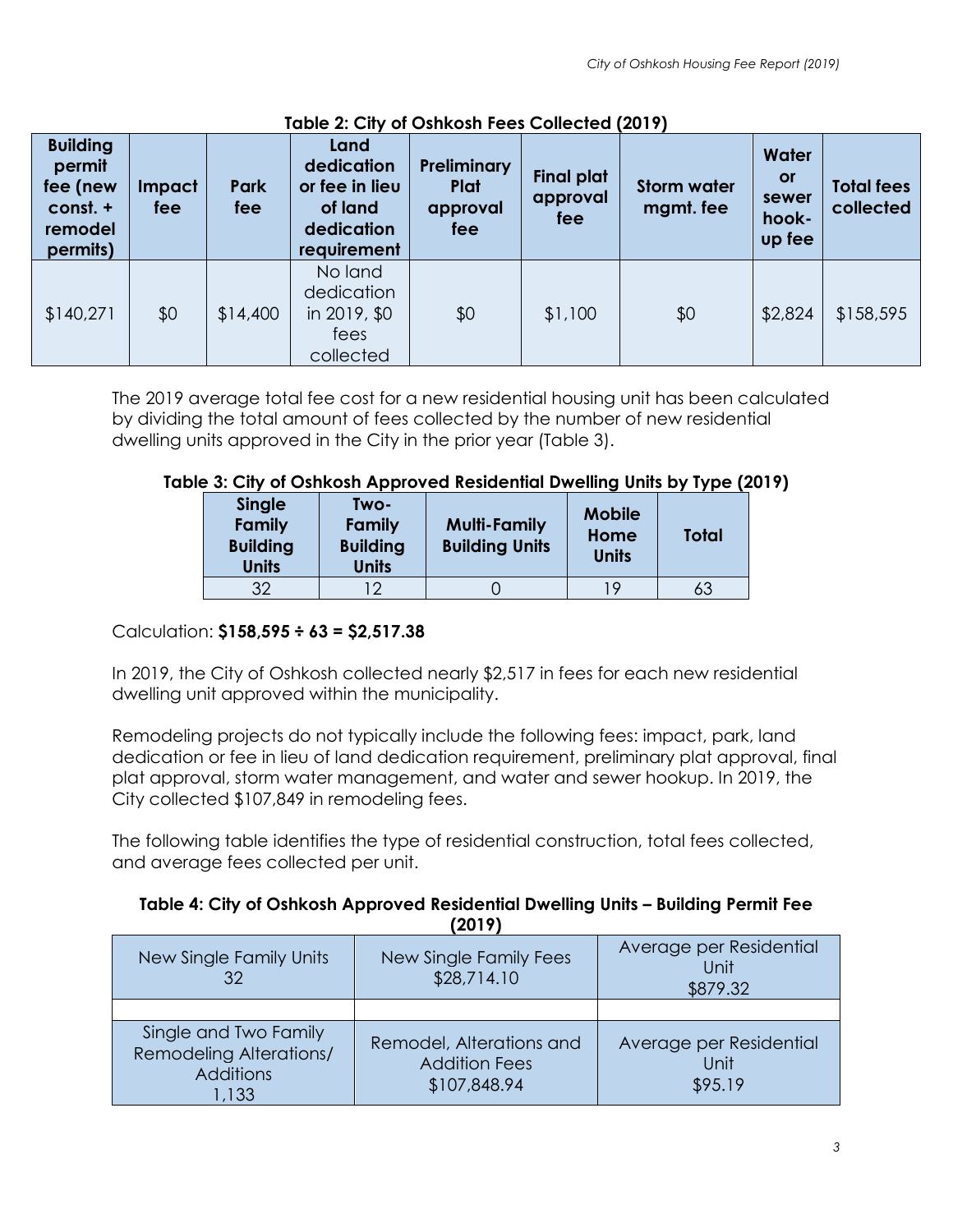| <b>Multi-Family Construction</b><br>6 Units | <b>Multi Family Fees</b><br>\$3,707.54 | Average per Residential<br>Unit<br>\$617.92 |
|---------------------------------------------|----------------------------------------|---------------------------------------------|
|                                             | <b>Totals</b>                          |                                             |
| $1,171$ units                               | \$140,270.58                           | 119.79 per unit                             |

The City of Oshkosh also collects fees for other purposes when issuing a permit. Those fees are determined by the residential and commercial structures, lots, utility services and other factors. Not all fees are assessed in all cases. The attached appendix identifies the fees that may be assessed in addition to the building fees.

Lastly, it should be noted that with the recent trend of creating mixed use developments (i.e. first floor retail and upper story apartments), many such projects are dealt with under commercial land development procedures. As such residential units associated with these projects are not considered in this report's platting and permitting data. This also has the effect of increasing the "cost per approved residential unit" as shown in Table 3.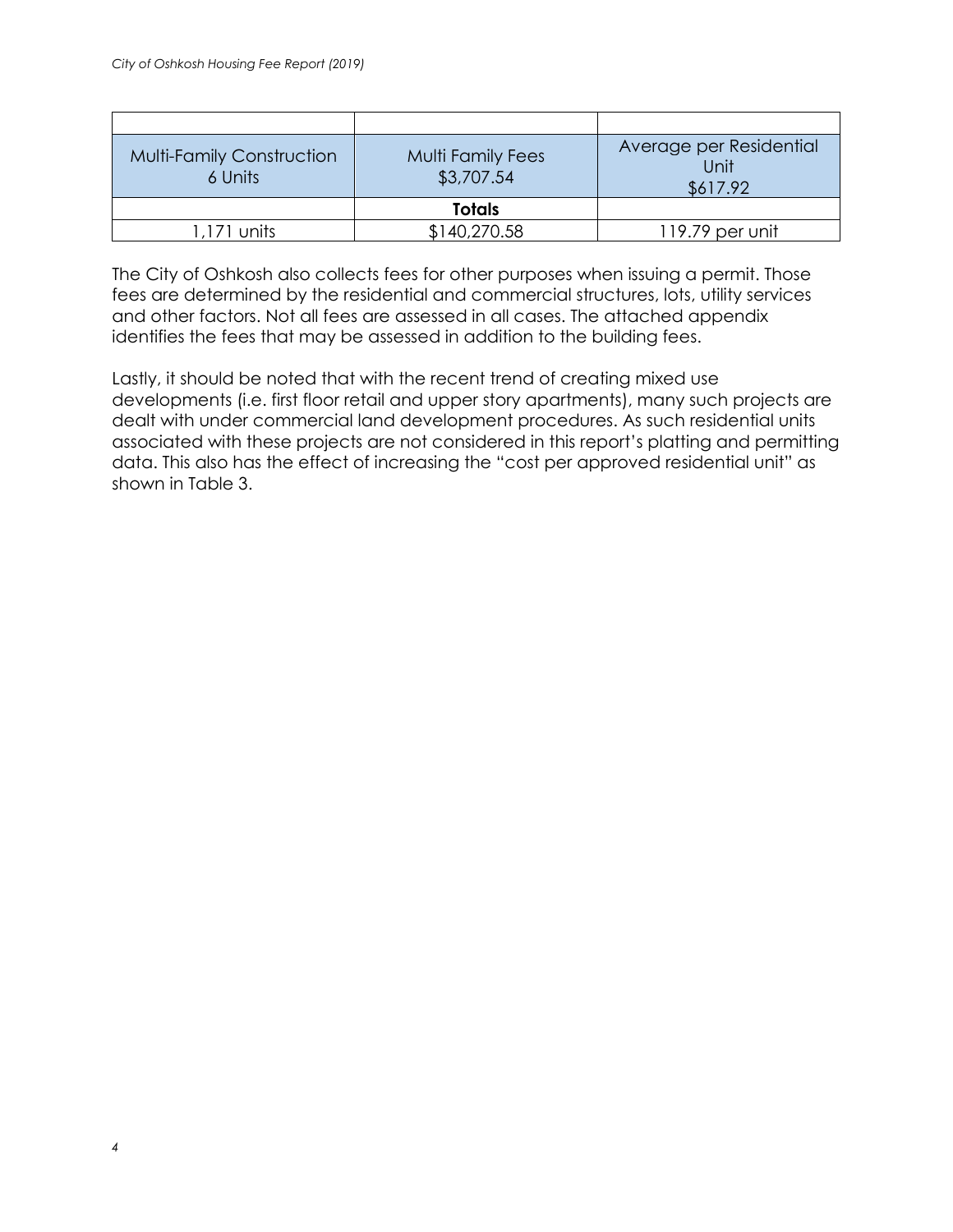# **APPENDICES**

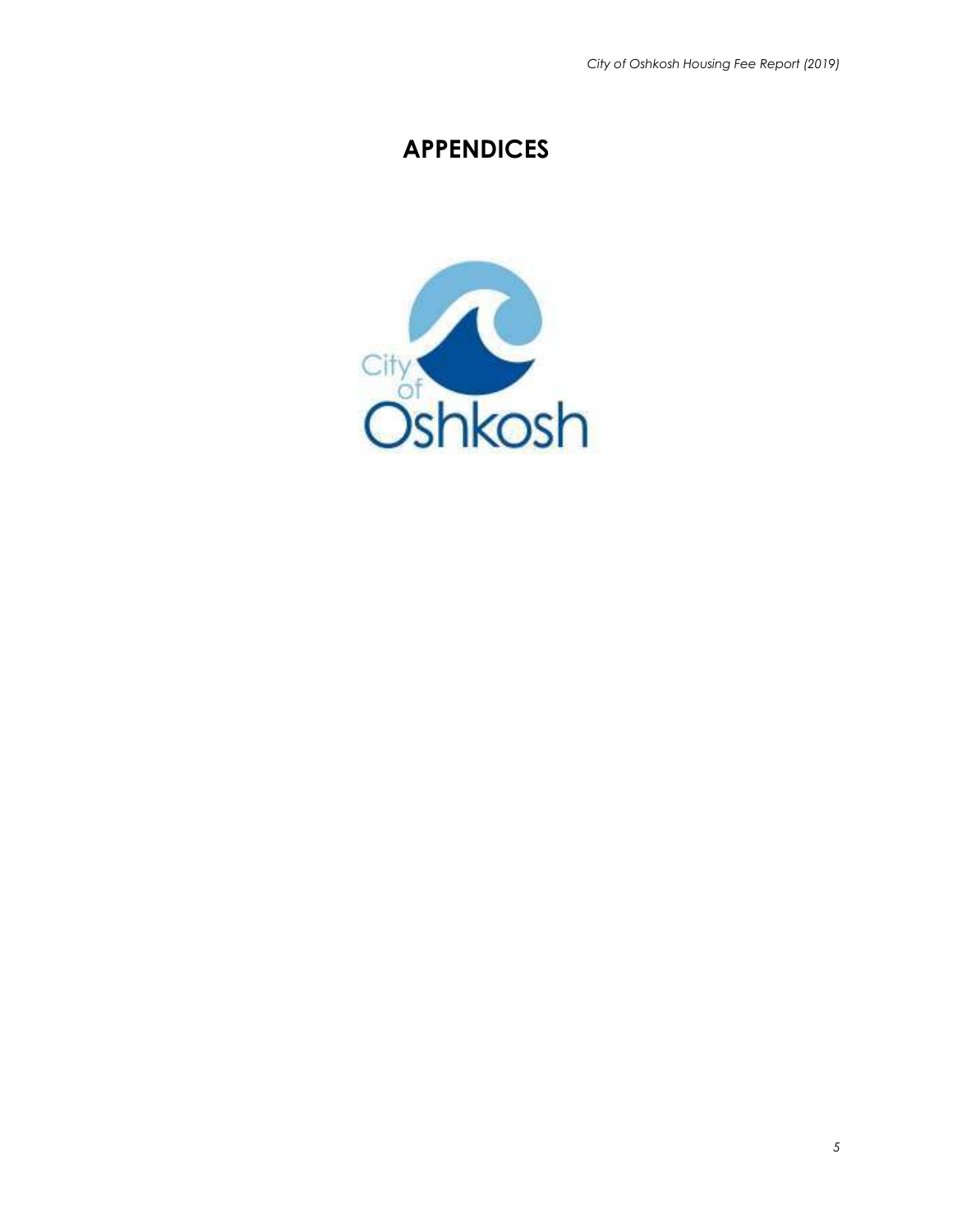

### **INSPECTION SERVICES DIVISION FEE SCHEDULE**

### Effective March 1, 2019

\*\* To calculate fees for building projects use the higher of the fees by valuation or square footage \*\*

### **BUILDING**

The below fee breakdown is for but not limited to:

New Buildings, Additions & Alterations, Interior Remodeling/Alterations, Decks, Fences, Patios, Steps, Porches, Driveways, Pools, Signs, Windows, Roofing, Siding, Demo/Razing, Ramps, Etc:

| Valuation                                                      | Fee |
|----------------------------------------------------------------|-----|
| $\mathcal{S}$                                                  |     |
|                                                                |     |
|                                                                |     |
|                                                                |     |
|                                                                |     |
|                                                                |     |
|                                                                |     |
|                                                                |     |
|                                                                |     |
|                                                                |     |
|                                                                |     |
| plus \$6.00 for each thousand dollar valuation or part thereof |     |
|                                                                |     |
| plus \$3.50 for each thousand dollar valuation or part thereof |     |

### The below fee breakdown is for but not limited to:

### New Buildings, Additions & Alterations:

 $\cdots$   $\cdots$   $\cdots$   $\cdots$   $\cdots$   $\cdots$   $\cdots$   $\cdots$   $\cdots$   $\cdots$   $\cdots$   $\cdots$   $\cdots$   $\cdots$   $\cdots$   $\cdots$   $\cdots$   $\cdots$   $\cdots$   $\cdots$   $\cdots$   $\cdots$   $\cdots$   $\cdots$   $\cdots$   $\cdots$   $\cdots$   $\cdots$   $\cdots$   $\cdots$   $\cdots$   $\cdots$   $\cdots$   $\cdots$   $\cdots$   $\cdots$   $\cdots$ (square footage includes all new areas including garages, basement/crawlspace and decks or porches)

### **Additional Fees:**

| New Construction: one or two-family structure                                            |
|------------------------------------------------------------------------------------------|
|                                                                                          |
|                                                                                          |
|                                                                                          |
|                                                                                          |
| New Construction: multiple family (more than 2 units) or commercial/industrial structure |
| Plan Examinationsee WI Dept of Safety and Professional Services schedule                 |
|                                                                                          |
| Additions or Alterations: one or two-family structure                                    |
|                                                                                          |
|                                                                                          |
|                                                                                          |
|                                                                                          |
|                                                                                          |

#### See the current Property Record Maintenance Fee Schedule (page 5)

#### See the current Planning Services Division Fee Schedule (page 6)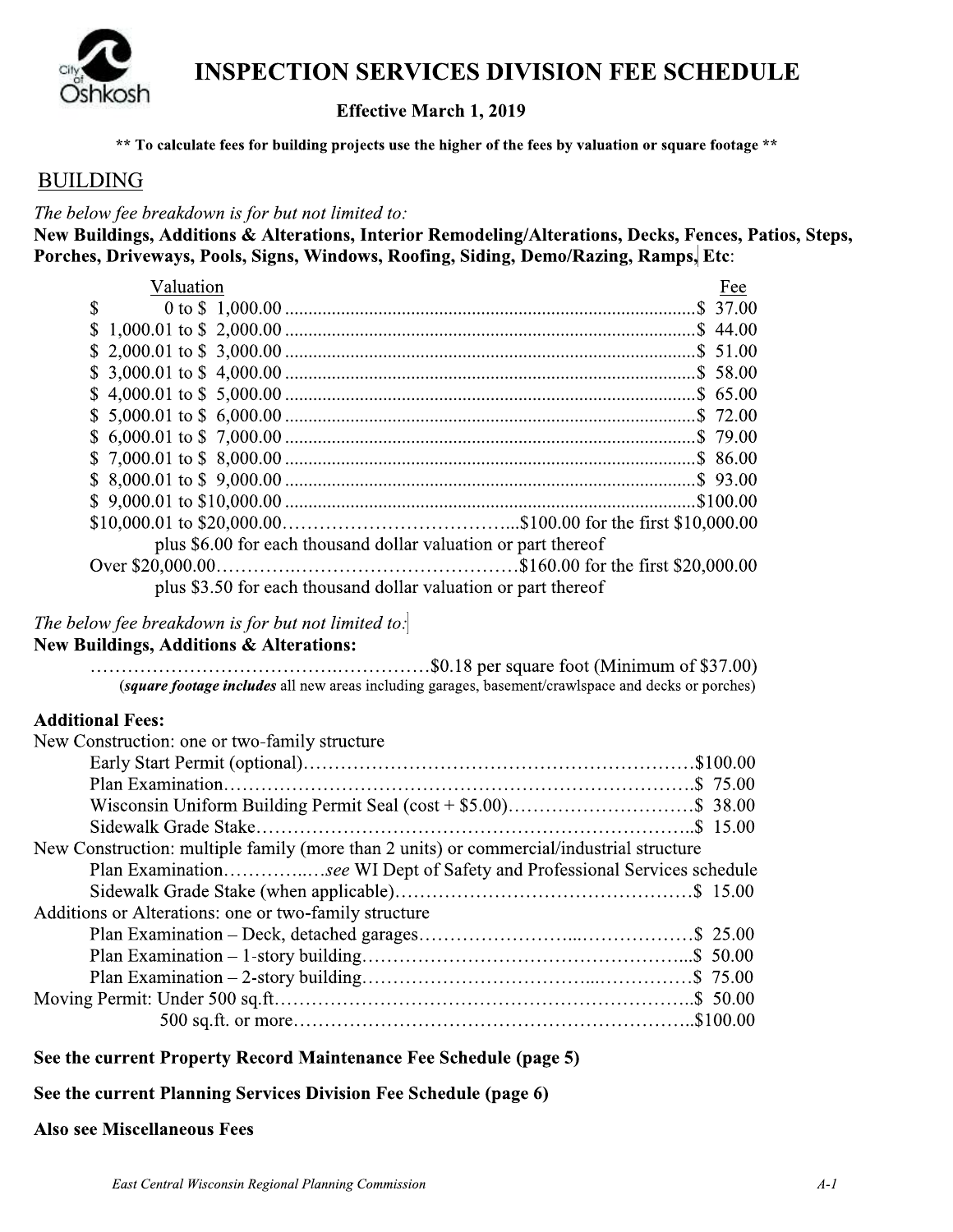### **MISCELLANEOUS**

| or \$100.00 plus the normal permit fee, whichever is greater |
|--------------------------------------------------------------|
|                                                              |
|                                                              |
|                                                              |

### **COMPLAINT BASED HOUSING INSPECTION (Violation Only)**

### CODE ENFORCEMENT SERVICE FEE

### SUMP PUMP DISCHARGE ONLY ENFORCEMENT SERVICE FEE

### **ROOMING HOUSE**

| plus $$15.00$ per bedroom                       |  |
|-------------------------------------------------|--|
|                                                 |  |
| for late renewal or operating without a license |  |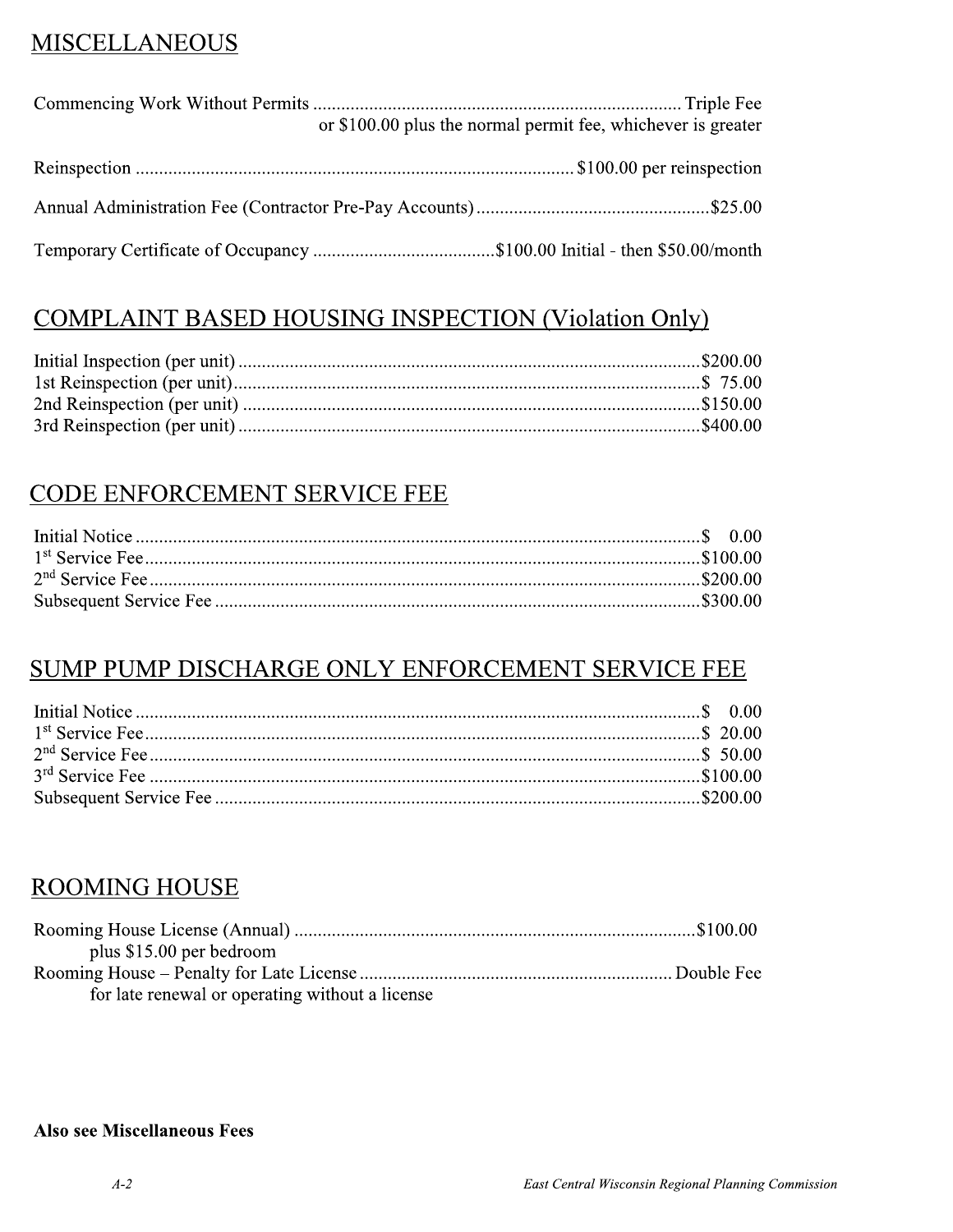### **HEATING**

| Valuation                                                             | Fee |
|-----------------------------------------------------------------------|-----|
|                                                                       |     |
|                                                                       |     |
|                                                                       |     |
| plus \$16.00 per each additional \$1,000.00 valuation or part thereof |     |
| plus \$10.00 per each additional \$1,000.00 valuation or part thereof |     |
| plus \$5.00 per each additional \$1,000.00 valuation or part thereof  |     |
|                                                                       |     |

### STORAGE TANKS

Installation & Removal of Tanks.......see WI Dept of Safety and Professional Services schedule

### ELECTRICAL

| Valuation                                                                  | Fee |
|----------------------------------------------------------------------------|-----|
|                                                                            |     |
|                                                                            |     |
| plus \$8.00 for each additional hundred dollar valuation or part thereof   |     |
| plus \$17.00 for each additional thousand dollar valuation or part thereof |     |
| plus \$6.00 for each additional thousand dollar valuation or part thereof  |     |
| plus \$3.50 for each additional thousand dollar valuation or part thereof  |     |

### Annual Permits (Manufacturing Only):

| <b>Assessed Valuation</b> | Fee |
|---------------------------|-----|
|                           |     |
|                           |     |
|                           |     |
|                           |     |
|                           |     |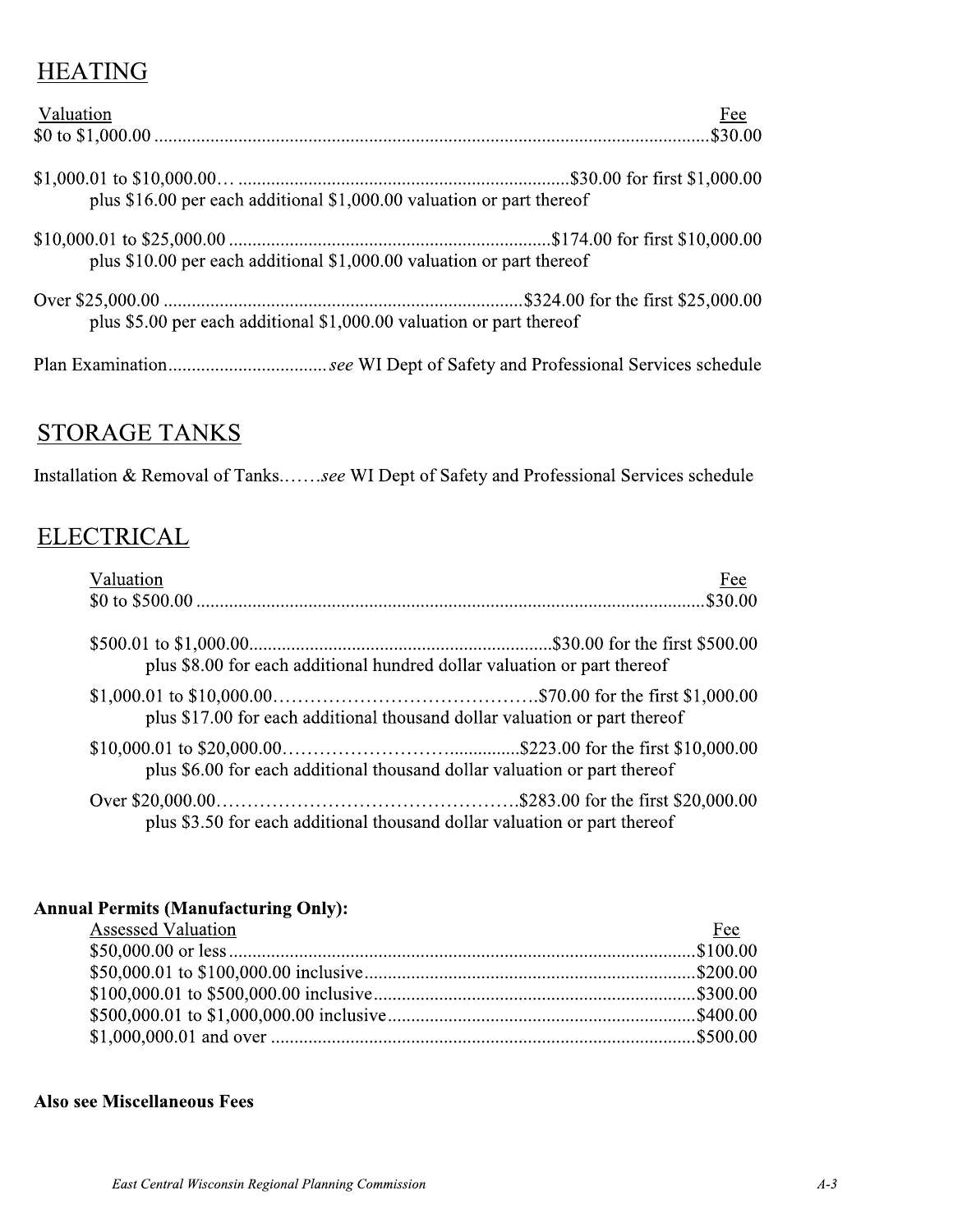### PLUMBING

|                                                                                       | Fee |
|---------------------------------------------------------------------------------------|-----|
|                                                                                       |     |
|                                                                                       |     |
|                                                                                       |     |
| Sanitary or Storm Sewers re-laid from main or curb to building or main to curb\$50.00 |     |
|                                                                                       |     |
|                                                                                       |     |
|                                                                                       |     |
|                                                                                       |     |
|                                                                                       |     |

# RENTAL INSPECTION PROGRAM

| <b>No Violations</b> | <b>All Violations</b><br>Corrected<br>within<br>30 Days | <b>Violations NOT Corrected</b><br>within 30 Days                    |  |
|----------------------|---------------------------------------------------------|----------------------------------------------------------------------|--|
| \$0                  |                                                         |                                                                      |  |
|                      | \$0                                                     | \$90+\$150= \$240 (Occupied Unit)<br>\$75+\$150= \$225 (Vacant Unit) |  |
|                      |                                                         | \$150                                                                |  |
|                      |                                                         |                                                                      |  |

| <b>Copies:</b> | $81/2 \times 11$ | $25¢$ / page + tax   |
|----------------|------------------|----------------------|
|                | $81/2 \times 14$ | $25¢$ / page + tax   |
|                | $11 \times 17$   | $25¢$ / page + tax   |
| <b>Faxing:</b> |                  | $$1.00 / page + tax$ |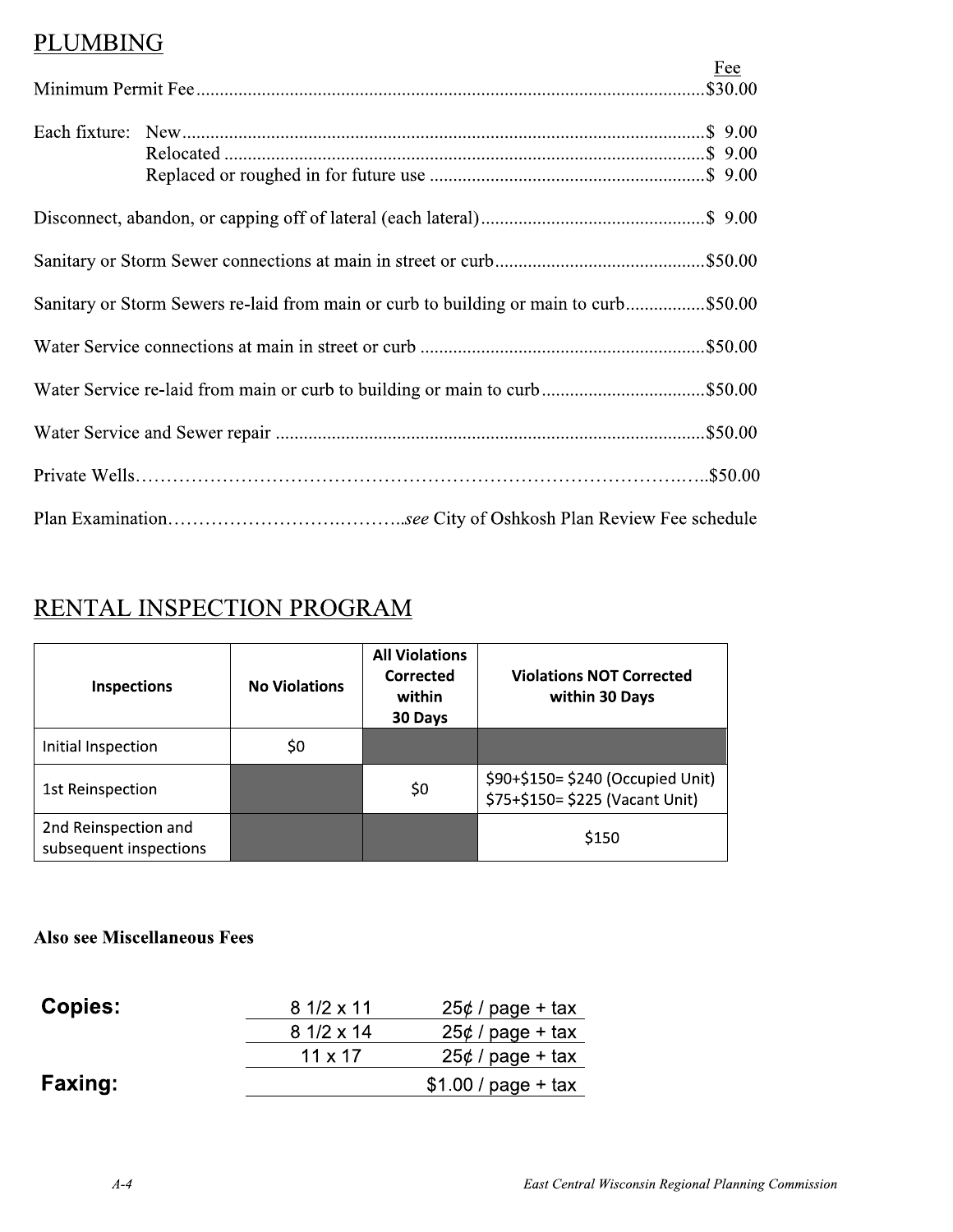### **PROPERTY RECORD MAINTENANCE FEE SCHEDULE**



#### **Effective January 1, 2017**

### **PERMITS**

(fee based on building permit valuation or square foot fee, whichever is greater)

The below fee breakdown is for but not limited to:

Interior Remodeling/Alterations, Decks, Fences, Patios, Steps, Porches, Driveways, Pools, Signs, Windows, Roofing, Siding, Demo/Razing, Ramps, Etc:

|                              |  | Valuation                 | Fee                                                             |
|------------------------------|--|---------------------------|-----------------------------------------------------------------|
| \$                           |  | 0 to $$1,000.00$          | \$12.00                                                         |
| \$                           |  | 1,000.01 to \$ 2,000.00   | \$15.00                                                         |
| \$                           |  | 2,000.01 to \$3,000.00    | \$17.00                                                         |
| \$                           |  | 3,000.01 to \$4,000.00    | \$19.00                                                         |
| \$<br>4,000.01 to \$5,000.00 |  |                           | \$22.00                                                         |
| \$                           |  | 5,000.01 to \$6,000.00    | \$24.00                                                         |
| \$<br>6,000.01 to \$7,000.00 |  |                           | \$26.00                                                         |
| \$                           |  | 7,000.01 to \$8,000.00    | \$29.00                                                         |
| \$<br>8,000.01 to \$9,000.00 |  |                           | \$31.00                                                         |
| \$                           |  | 9,000.01 to \$10,000.00   | \$33.00                                                         |
| \$                           |  | 10,000.01 to \$ 20,000.00 | \$33.00 for the first \$10,000.00                               |
|                              |  |                           | plus \$2.00 for each thousand dollar valuation or part there of |
| Over \$20,000.00             |  |                           | \$53.00 for the first \$20,000.00                               |
|                              |  |                           | plus \$1.20 for each thousand dollar valuation or part there of |

The below fee breakdown is for but not limited to: New Buildings, Additions & Alterations, Etc:

\$0.06 per square foot (minimum of \$10.00)

(square footage includes all new areas including garage, basement/crawlspace and decks or porches)

\*\* not to exceed \$10,000 on new construction \*\*

### **PARCEL CHANGES**

Type Annexation Attachment **Land Division** Combinations **CSM Plat Final Street Vacation Other Requests** 

Fee \$100.00 \$100.00 \$25 per lot +  $$50$ \$25 per lot +  $$50$ \$25 per lot +  $$50$ \$25 per lot +  $$50$ \$25 per lot +  $$50$ \$25.00

East Central Wisconsin Regional Planning Commission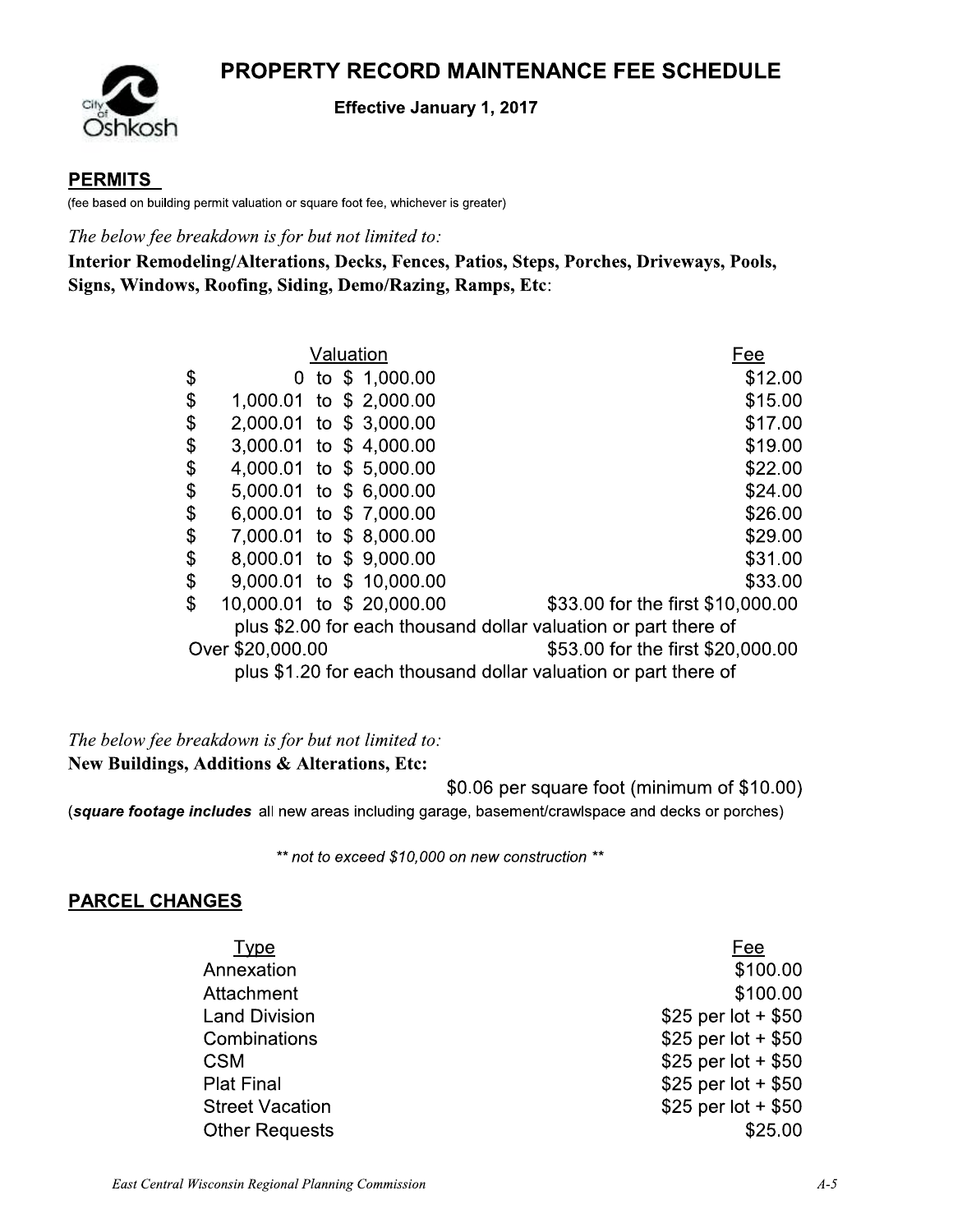

#### PLANNING SERVICES DIVISION MISCELLANEOUS LAND USE ADMINISTRATIVE FEES Effective: March 1, 2016

:fee schedule 5/29/19

#### **ITEMS BEFORE PLAN COMMISSION:**

|                                                               |                  |              | Notification/ |
|---------------------------------------------------------------|------------------|--------------|---------------|
|                                                               |                  |              | publication   |
|                                                               |                  |              | fee           |
| <b>Access Control Variance</b>                                |                  | \$100        |               |
| Annexation / Attachment                                       |                  | \$100        | \$50          |
| Conditional Use Permit (CUP)<br>Recording \$40                |                  | \$300        | \$50          |
| Floodplain Map Amendment/Revision                             |                  | \$450        | \$50          |
| <b>Land Division</b><br>based on number of lots to be created |                  | \$75 / Lot   |               |
| Other Requests                                                |                  | \$75         |               |
| Planned Development Review                                    |                  | \$400        | \$50          |
| Plats:<br>Preliminary                                         | $$1$ per lot +   | \$50         | \$50          |
| Final                                                         | \$25 per lot +   | \$100        | \$50          |
| Privilege in Street                                           |                  | \$100        |               |
| Zone Change                                                   |                  | \$300        | \$50          |
| Zone Change w/Conditional Use Permit/PD                       |                  | \$600        | \$50          |
| <b>Street Vacation</b>                                        |                  | \$200        | \$50          |
| Variance to Subdivision Regulations                           |                  | \$100        |               |
| Ordinance Revision/Citizen Request                            |                  | \$200        | \$50          |
| Comprehensive Plan Land Use Amendment                         |                  | \$700        | \$50          |
| Design Standards Variance                                     |                  | \$75         |               |
| Notification Sign                                             |                  | \$25         |               |
|                                                               |                  |              |               |
| Neighborhood Meetings mailing:                                | $0 - 50$ notices | \$100        |               |
|                                                               | 51 - 100 notice: | \$200        |               |
|                                                               | $101+$ notices   | \$2 / notice |               |
| Commencing Work Without Permit                                |                  | \$100        |               |
| <b>Short Term Rental</b>                                      |                  | \$40         |               |

#### SITE PLAN REVIEW FEES:

Multi-Family Residential, Commercial & Industrial

|                                                                                                                                                               | Inspection                   |                         |         |                      |              |
|---------------------------------------------------------------------------------------------------------------------------------------------------------------|------------------------------|-------------------------|---------|----------------------|--------------|
|                                                                                                                                                               | Impervious Area              | Disturbed Area          |         | Fee                  | <b>Total</b> |
| Level 1                                                                                                                                                       | <10,000 sq. ft.              | Less than 1 acre        | \$425   | \$100                | \$525        |
| Level 2                                                                                                                                                       | 10,000 to 50,000 sq. ft.     | $1.01$ to 10 acres      | \$625   | \$125                | \$750        |
| Level 3                                                                                                                                                       | 50,001 to 100,000 sq. ft.    | $10.01$ to 25 acres     | \$775   | \$150                | \$925        |
| Level 4                                                                                                                                                       | Greater than 100,001 sq. ft. | Greater than 25.01 acre | \$1,000 | \$175                | \$1,175      |
| <b>Contract Contract Contract Contract</b><br>the contract of the contract of the contract of the contract of the contract of the contract of the contract of | .                            |                         |         | $\sim$ $\sim$ $\sim$ |              |

Fence (commercial  $\&$  industrial)  $$100$ Contract Consultant Service Fee (i.e. stormwater, site engineering design, traffic engineering design, etc.)

Cost of City's contract development services consultant fee **PLUS** two percent (2%) administrative fee

#### **ITEMS BEFORE BOARD OF APPEALS:**

| Variance to Zoning Ordinance   | \$125 | + \$50 |
|--------------------------------|-------|--------|
| Variance to City Building Code | \$125 |        |
| Appeal to Interpretation       | \$125 |        |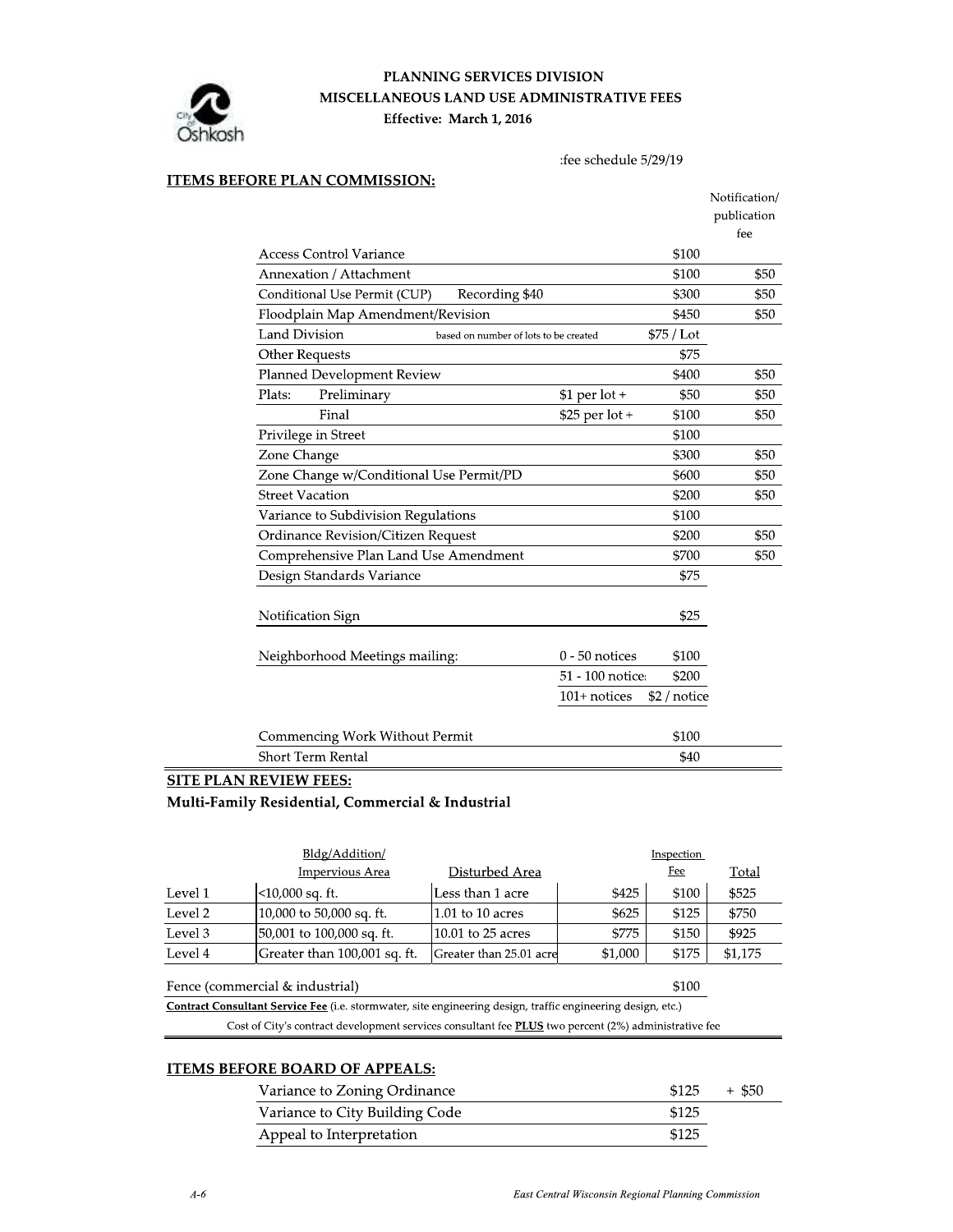|              | <b>Single Family &amp; Two Family Structures</b>        |         |
|--------------|---------------------------------------------------------|---------|
|              | New Construction: single family and two family          | \$100   |
|              | Additions: any addition/expansion of existing structure | \$50    |
|              | Decks, Patios, Ramps: new or expansion/addition         | \$40    |
|              | Driveways: new or expansion/addition                    | \$40    |
|              | Fence: new or expansion/addition                        | \$25    |
|              | Garages, Utility Buildings, Sheds: new, expansion/      |         |
|              | addition or raze & rebuild                              | \$40    |
|              | Parking Areas: new or expansion/addition                | \$35    |
|              | Pools: new or expansion/addition                        | \$30    |
|              | Design Standard Zoning Verification Fee                 | \$30    |
|              | <b>Multiple Family Structures</b>                       |         |
|              | Decks, Patios, Ramps: new or expansion/addition         | \$30    |
|              | Fence: new or expansion/addition                        | \$25    |
|              | Pools: new or expansion/addition                        | \$50    |
|              | Utility Buildings, Sheds: new or expansion/addition     | \$50    |
| Other        |                                                         |         |
|              | Landscape Review / Revision / Amendment                 | \$125   |
|              | Floodplain Land Use Permit                              | \$250   |
|              | Shoreland Land Use Permit                               | \$125   |
|              | New Communications Tower or Class I Colocation          | \$3,000 |
|              | Mobile Vending                                          | \$100   |
|              | Quadricycle                                             | \$100   |
| <b>Signs</b> |                                                         |         |
|              | New Pylon or Ground Sign                                | \$100   |
|              | New Wall Sign                                           | \$100   |
|              | Electric Message Center Sign                            | \$125   |
|              | Sign Face Replacement                                   | \$50    |
|              | Projecting Sign                                         | \$100   |
|              | Awning Sign                                             | \$50    |
|              | Other Signs as regulated by Ordinance                   | \$75    |
|              | Sign Revision / Amendment                               | \$50    |
|              |                                                         |         |

# **TEMPORARY USE PERMITS**

| 30 days or less                                                                                             | \$75  |
|-------------------------------------------------------------------------------------------------------------|-------|
| $31$ to 60 days                                                                                             | \$125 |
| $61$ to $90$ days                                                                                           | \$150 |
| Multiple site fee: regular fee for first site +50% of fee each additional site if all obtained at one time. |       |
| (up to 4 sites total)                                                                                       |       |

### **ZONING CODE ENFORCEMENT SERVICE FEES**

| Initial Service Fee | \$0   |
|---------------------|-------|
| 1st Service Fee     | \$100 |
| 2nd Service Fee     | \$200 |
| 3rd Service Fee     | \$300 |

 $\overline{ }$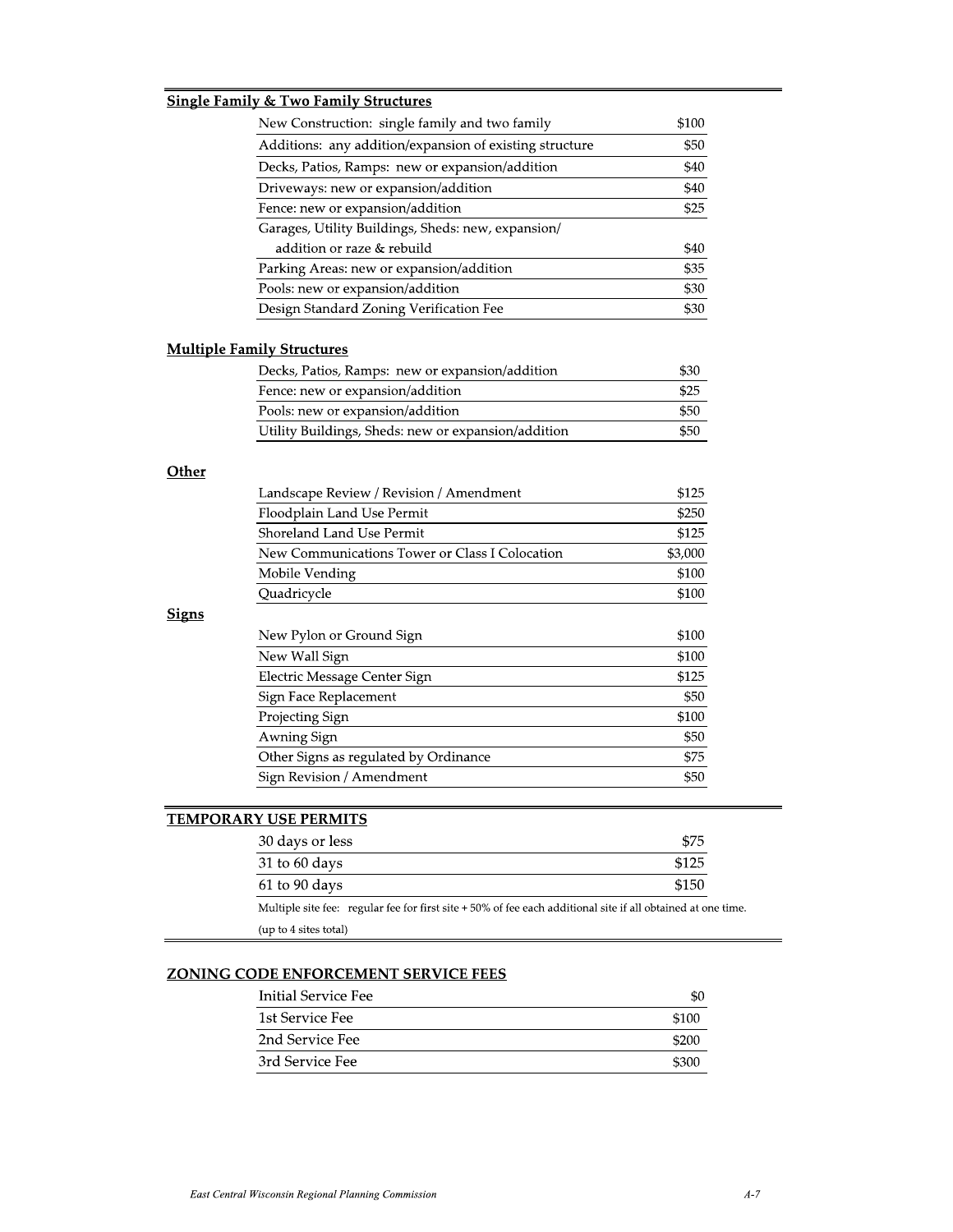#### **MISCELLANEOUS**

| Chicken/Beekeeping License/Renewal             |                                       |                    |
|------------------------------------------------|---------------------------------------|--------------------|
| Condominium Plat / Administrative Review Only  |                                       | \$75               |
| Home Occupation License                        |                                       | \$25               |
| Historical Tax Credit Research Fee             |                                       | $$75/Hour + Costs$ |
| Land Division / Administrative Review Only     |                                       | \$50               |
| Lot Consolidation / Administrative Review Only |                                       | \$50               |
| Mortgage Subordination Request                 |                                       | \$150              |
| Sidewalk Café Permit                           |                                       | \$50               |
| Certificate of Occupancy                       |                                       | \$100              |
| Zoning Compliance Letter:                      | Single Family and Two Family properti | \$35               |
|                                                | Multi-family/Commercial/Industrial pr | \$80               |
|                                                | Zoning Only Written Verification      | \$30               |

#### **PARKLAND DEDICATION FEES:**

Applies to all residential final plats, condo plats and CSM's

|                                    |                    | <b>Lot Fees:</b> Single Family        |                                                      | per lot         | \$200<br>\$165 |
|------------------------------------|--------------------|---------------------------------------|------------------------------------------------------|-----------------|----------------|
|                                    |                    | Multi-Family                          |                                                      | per lot         |                |
|                                    |                    | Lot fees due at time of platting      |                                                      |                 |                |
|                                    |                    | <b>Unit Fees:</b> Single Family       |                                                      | per lot         | \$200          |
|                                    |                    | Multi-Family                          |                                                      | per lot         | \$165          |
|                                    |                    |                                       | Unit fees due at time of building permit application |                 |                |
|                                    |                    |                                       |                                                      |                 |                |
| MAPS:                              |                    | <b>Site Plan and Floodplain</b>       | 8 1/2 X 11                                           | $(7.14 + .36)$  | \$7.50         |
|                                    |                    |                                       | 11 X 17                                              | $(10.48 + .52)$ | \$11.00        |
|                                    |                    | <b>City Map with Street Listings</b>  |                                                      |                 |                |
|                                    |                    |                                       | Black & White -- Available from PUBLIC WORKS         |                 |                |
|                                    |                    | Color (SPECIAL ORDER - refer to Jeff) |                                                      |                 | \$25           |
|                                    |                    |                                       |                                                      |                 |                |
|                                    | <u>Specialized</u> |                                       | $81/2 \times 11$                                     | Base fee        | \$75 per hour  |
|                                    |                    |                                       | 8 1/2 x 14                                           | Base fee        | \$75 per hour  |
|                                    |                    |                                       | $11 \times 17$                                       | Base fee        | \$75 per hour  |
|                                    |                    |                                       | Larger than $11 \times 17$                           | Base fee        | \$75 per hour  |
|                                    | <b>Zoning</b>      | 1500 scale, Color                     |                                                      | $(12+.60)$      | \$12.60        |
|                                    |                    | 1000 scale, Color                     |                                                      | $(20 + 1)$      | \$21           |
| DOCUMENTS:                         |                    |                                       |                                                      |                 |                |
| 2005 Comprehensive Plan *          |                    | Hard Copy                             | $(10+.50)$                                           | \$10.50         |                |
|                                    |                    | CD                                    | $(5+.25)$                                            | \$5.25          |                |
|                                    |                    |                                       |                                                      |                 |                |
| Zoning Ordinance **                |                    | Hard Copy                             | $(15+.75)$                                           | \$15.75         |                |
|                                    |                    |                                       |                                                      |                 |                |
| <b>Historic District Survey **</b> |                    | Hard Copy                             | $(10+.50)$                                           | \$10.50         |                |
|                                    |                    | CD                                    | $(5+.25)$                                            | \$5.25          |                |
|                                    |                    |                                       |                                                      |                 |                |
| Bike and Pedestrian Plan *         |                    | Hard Copy                             | $(10+.50)$                                           | \$10.50         |                |
|                                    |                    |                                       |                                                      |                 |                |
| <b>Sustainability Plan **</b>      |                    | Hard Copy                             | $(10+.50)$                                           | \$10.50         |                |
| Copies:                            |                    | $81/2 \times 11$                      | $25¢$ / page + tax                                   |                 |                |
|                                    |                    | $8\;1/2 \ge 14$                       | $25¢$ / page + tax                                   |                 |                |
|                                    |                    | $11 \times 17$                        | $25¢$ / page + tax                                   |                 |                |
| Faxing:                            |                    |                                       | $$1.00 / page + tax$                                 |                 |                |